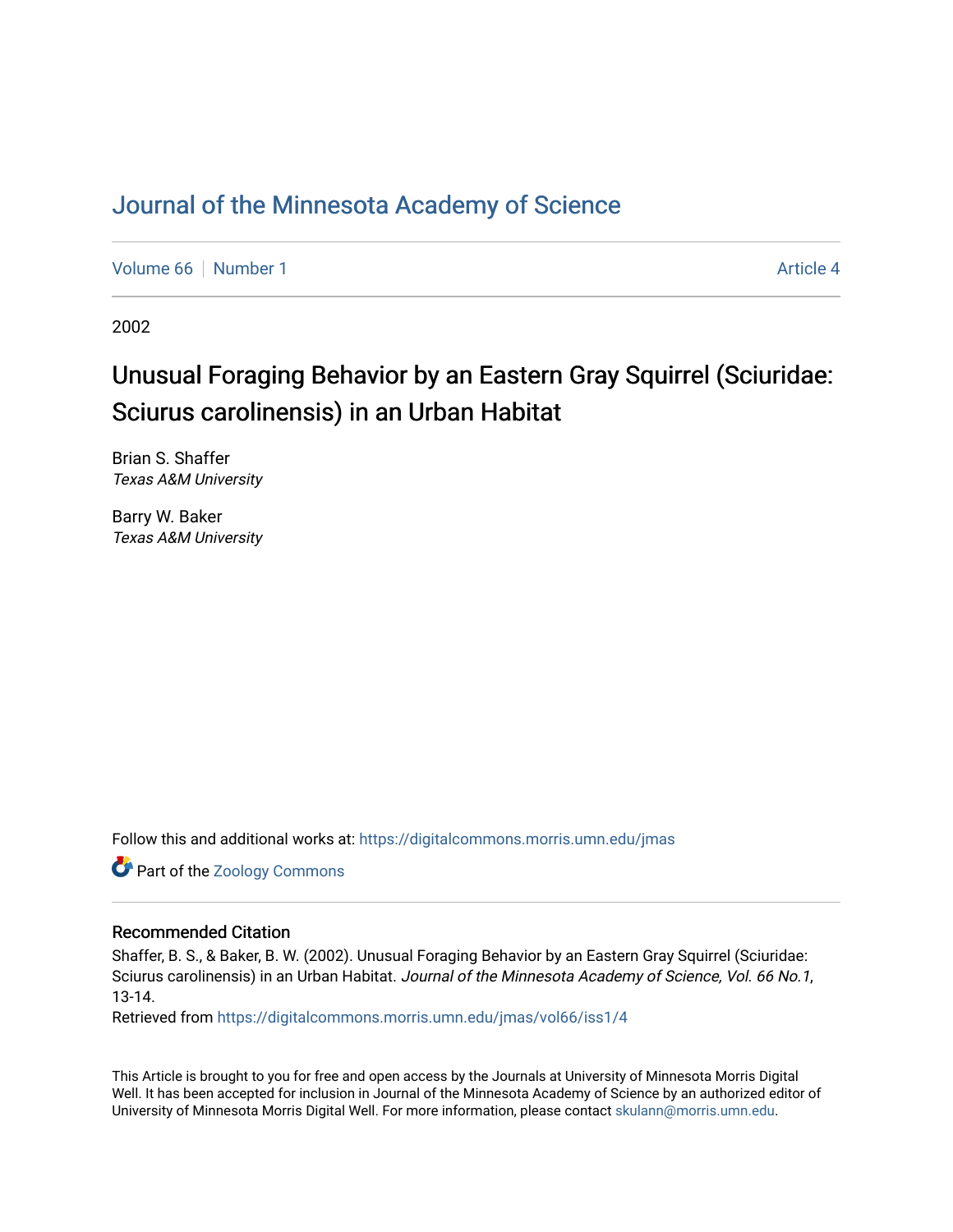### **NOTE**

## UNUSUAL FORAGING BEHAVIOR BY AN EASTERN GRAY SQUIRREL (SCIURIDAE: *SCIURUS CAROLINENSIS*) IN AN URBAN HABITAT

#### BRIAN S. SHAFFER AND BARRY W. BAKER

Department of Anthropology, Texas A&M University, College Station, TX 77843 and U.S. National Fish & Wildlife Forensics Laboratory, 1490 East Main Street, Ashland, OR 97520

#### **ABsTRACT**

A unique observation of foraging by an Eastern Gray Squirrel (Sciurus carolinensis) is described. The squirrel was observed consuming insects that had been impacted on automobile radiators

On the evening of 11 August 1998 (ca. 8:20 pm Central Standard Time), a gray squirrel *(Sciuris carolinensis)* was observed in the parking lot of a Minneapolis, Minnesota, Econolodge hotel consuming insects it extracted from car radiators. The diet of urban squirrels is highly diverse<sup>1</sup> and carnivory, including insectivory, in squirrels is well documented<sup>2</sup>. However, to our knowledge, this unique foraging strategy involving automobiles has not been reported for squirrels.

The squirrel was a female with swollen mammary glands, indicating she may still have been nursing young. Gray squirrel litters are typically born in summer and weaned in October.<sup>3</sup> Callahan<sup>2</sup> (and references therein) suggested that for females carnivory is due, in part, to dietary needs brought about by pregnancy or lactation or to seasonal shortages of other foods.

The slow gait and unusual course of the squirrel initially led the senior author to suspect it was ill or disoriented. After observing the animal for approximately two minutes, it was determined that the squirrel's behavior was part of an intentional foraging strategy. The squirrel walked to and from vehicles in the hotel's parking lot, stopped at the front of each vehicle and inspected the front underside near the radiator. Vehicles backed into parking spaces were not oriented in the proper direction for the squirrel's foraging and were apparently of no interest. The squirrel was only interested in the front underside radiator area of the vehicles.

Since this was an opportunistic observation, detailed data on the number of cars present, inspected, or bypassed were not collected. Specific data, however, were collected regarding the squirrel's feeding. In one instance, the squirrel was observed

climbing into the front undercarriage of an automobile (late model Oldsmobile 98). It then exited the car to the ground where it was observed eating. Closer examination revealed that the squirrel was harvesting insects impacted on the radiator. In repeated forays at this vehicle, the squirrel visually scanned the radiator and climbed inside the bumper area to probe the radiator with its mouth and forelimbs. Upon finding a suitable insect, the squirrel extracted it and returned to the ground to eat it. Though not collected or identified by us, several large, winged insects . were observed being consumed as this process was repeated.

The squirrel was selective in retrieving insects from the radiator. Apparently, some insects were too degraded to warrant retrieval or were too embedded to be retrieved successfully. Additionally, not all insect parts were consumed. Observed behavior indicated that feeding was concentrated on the main body segments of the insects. Presumably, these provided more nutritional value.

After scavenging from the radiator of the Oldsmobile, the squirrel inspected the front under carriage of an Isuzu Trooper, but did not extract any insects from the vehicle. The under carriage was much higher and the squirrel did not attempt to leap into the radiator area for closer inspection. At this point, the squirrel may have been disturbed by attempts to photograph it, and ceased its foraging. The total time of observation was approximately 20 minutes.

This note is meant to inform researchers of this unique urban foraging strategy that, to our knowledge, has not been reported for squirrels. Future studies of this behavior in the context of optimal foraging theory $4-9$  could be particularly insightful.

#### **ACKNOWLEDGEMENTS**

We thank Jay Barry, G. A. Clyde, Jr., William Erb, Kari Schmidt, Steven Windhager, Bonnie C. Yates and two reviewers for their comments on the paper.

Please direct all correspondence to: Barry W. Baker, Morphology Section, U.S. National Fish & Wildlife Forensics Laboratory, 1490 East Main Street, Ashland, Oregon 97520- 1310 Tel: 541.482.4191; Fax: 541.482.4989; e-mail: user\_200@hotmail.com